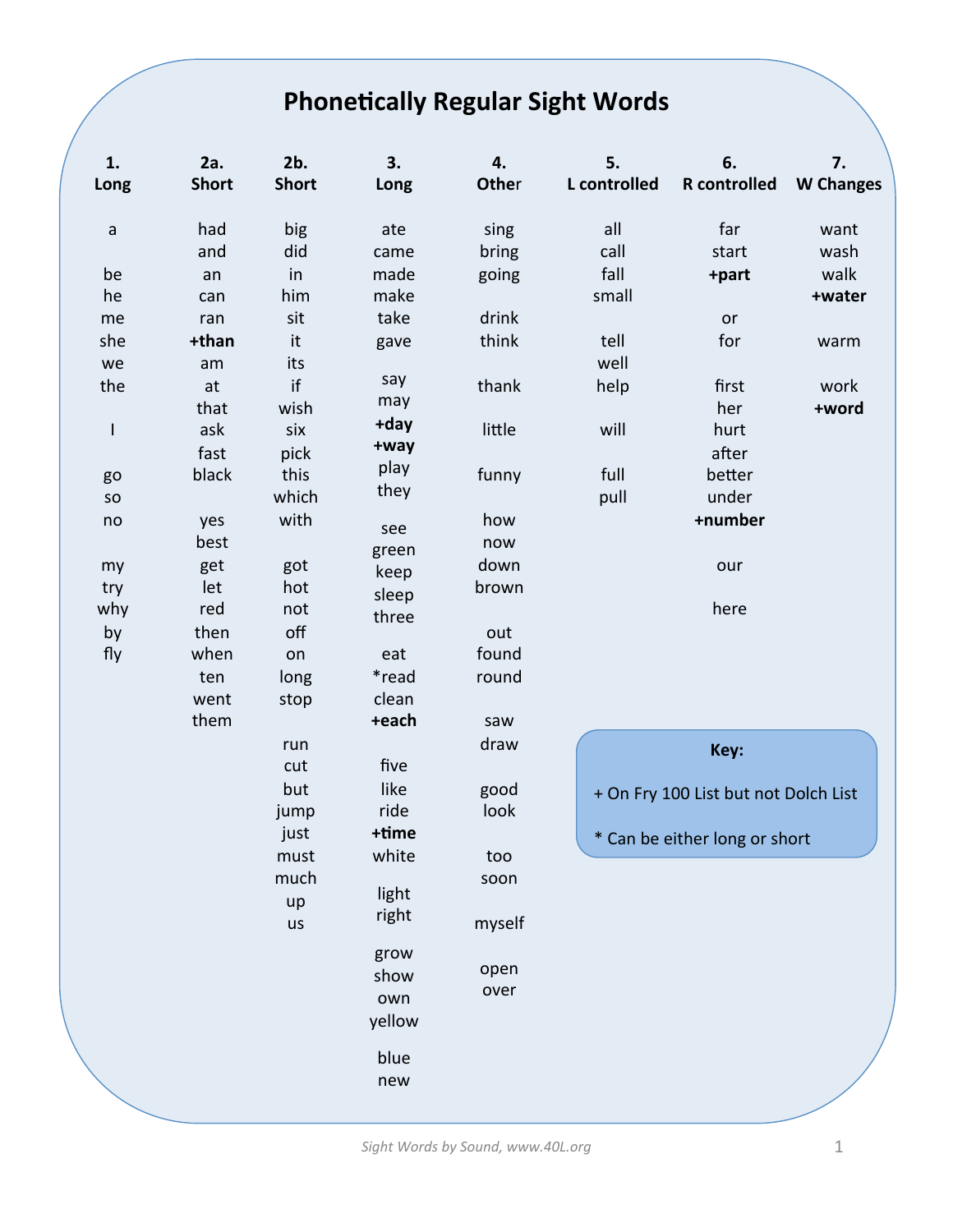## **Sight Words Arranged by Phonetic Pattern of Exception**

| 8.<br><b>Schwa</b> | 9.<br>s as z, f as v | 10.<br><b>Vowel Sub</b> | 11.<br><b>Ending v</b> | 12.<br><b>Silent Letters</b> | 13.<br>r Exceptions                  | 14.<br><b>Irregular</b> | 15.<br><b>True Sight</b> |
|--------------------|----------------------|-------------------------|------------------------|------------------------------|--------------------------------------|-------------------------|--------------------------|
| again              | as                   | to                      | give                   | would                        | carry                                | two                     | one                      |
| about              | has                  | do                      | *live                  | know                         |                                      | buy                     | once                     |
| around             | always               | into                    |                        | write                        | four                                 |                         |                          |
| away               | hers                 | today                   | have                   | eight                        | your                                 | laugh                   |                          |
|                    | is                   | together                |                        | who                          |                                      |                         |                          |
| come               | his                  |                         |                        |                              | every                                |                         |                          |
| some               | goes                 | because                 |                        | are                          |                                      |                         |                          |
| done               | please               | been                    |                        | +more                        | their                                |                         |                          |
| from               | these                | could                   |                        | before                       |                                      |                         |                          |
| does               | those                | pretty                  |                        |                              | there                                |                         |                          |
| what               | use                  | put                     |                        | +people                      | where                                |                         |                          |
| +other             | was                  | said                    |                        |                              |                                      |                         |                          |
|                    |                      | shall                   |                        |                              | very                                 |                         |                          |
|                    | of                   | you                     |                        |                              |                                      |                         |                          |
|                    |                      | kind                    |                        |                              |                                      |                         |                          |
|                    |                      | find                    |                        |                              |                                      |                         |                          |
|                    |                      | old                     |                        |                              |                                      |                         |                          |
|                    |                      | cold                    |                        |                              |                                      |                         |                          |
|                    |                      | hold                    |                        |                              | Key:                                 |                         |                          |
|                    |                      | both                    |                        |                              | + On Fry 100 List but not Dolch List |                         |                          |
|                    |                      | any                     |                        |                              | * Can be either long or short        |                         |                          |
|                    |                      | many                    |                        |                              |                                      |                         |                          |
|                    |                      | never                   |                        |                              |                                      |                         |                          |
|                    |                      | seven                   |                        |                              |                                      |                         |                          |
|                    |                      | upon                    |                        |                              |                                      |                         |                          |
|                    |                      | only                    |                        |                              |                                      |                         |                          |
|                    |                      | don't                   |                        |                              |                                      |                         |                          |
|                    |                      | *read                   |                        |                              |                                      |                         |                          |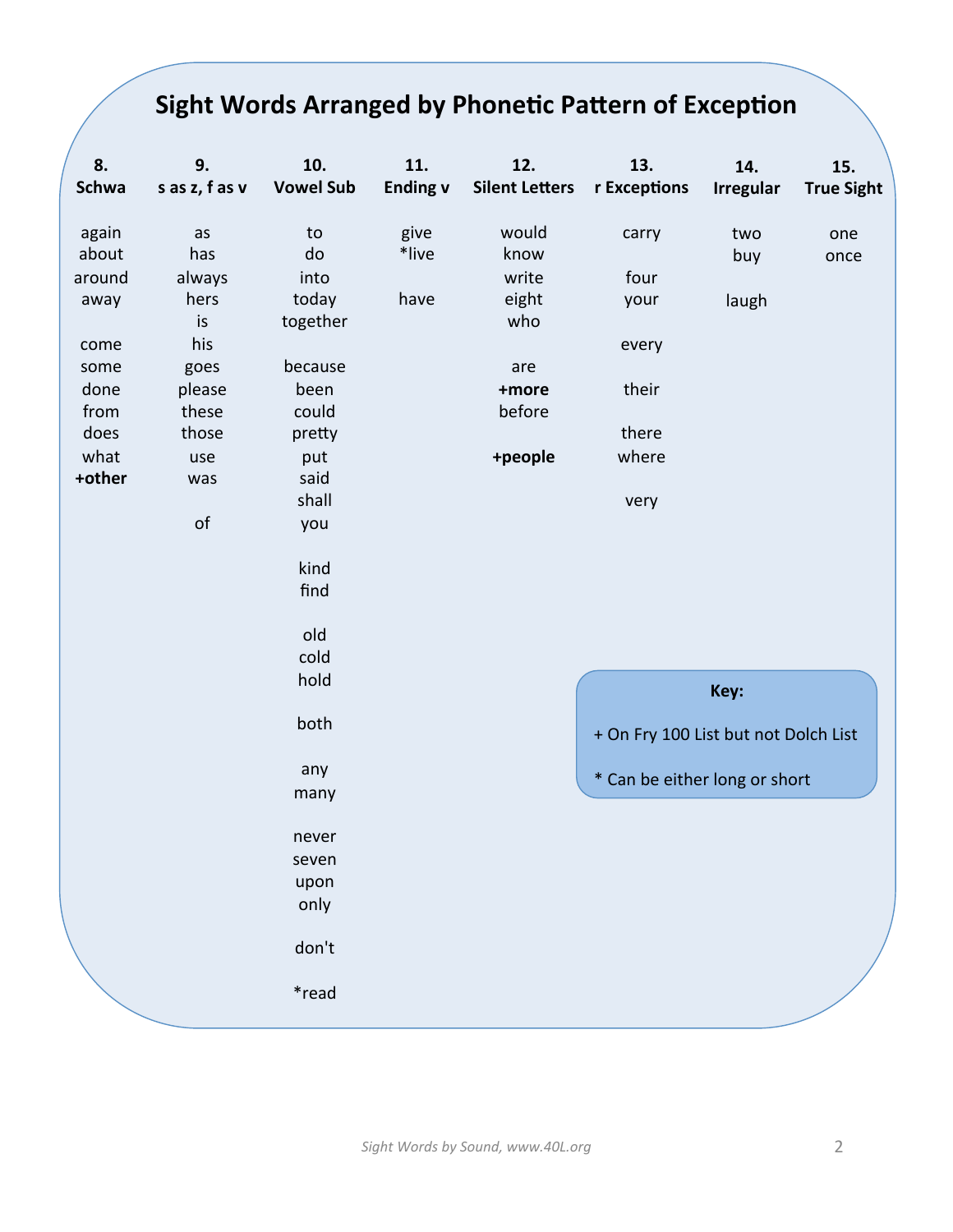# Teaching the Sight Words by Sound

### Why you should teach the sight words phonetically by sound instead of wholes by sight:

**Brain Research**. Brain research shows that the brains of good readers read on the side of the brain that processes sound and language while poor readers read on the side of the brain that processes pictures. More recent powerful brain imaging techniques find that the brains of good readers are rapidly analyzing individual letters and groups of letters at the same time in a "massively parallel architecture." $1$ 

**Simple, Smart, Powerful**. It is very simple to teach with phonics. And, it is very powerful. With just the first page of phonetically regular sight words, learning a few simple patterns with a list of 150 Dolch "sight" words and 9 Fry Instant words not on the Dolch sight word list will unlock the power to sound out over 20,000 additional words. Instead of spending hours learning to read a few hundred words as wholes by sight, when you learn them by sound, you gain the ability not only to read those words but thousands more. With the addition of a few simple rules and explanations, you can easily use phonics to teach the 68 Dolch and 3 Fry words on the second page that are slightly irregular, leaving only 5 words to be taught as wholes by sight. Learning these 71 sight words with phonics will unlock thousands of additional words.

**Practical Experience.** 40L volunteers have tutored hundreds of children, and the more sight words they have learned and the more they have studied them, the longer it takes for them to learn phonics well and unlearn their guessing habits. The students who made the fastest progress so far were 2 formerly homeless 2<sup>nd</sup> grade minority inner city children who had missed so much school that they had absolutely no guessing habits to overcome; they were sounding out  $12^{th}$  grade level passages in Webster's Speller after only 6 group tutoring sessions.

For more information about why, see 40L's sight word page and Don Potter's sight word page.<sup>2</sup>

### How to teach the sight words phonetically:

**The first page of this document has words which are 100% phonetic**. You teach the sounds and then have your student sound out each sound from left to right. Some of the sounds are letter teams such as th, ch, or ay, these count as a single sound. Even better, use a solid phonics program<sup>3</sup> instead and these phonetic "sight words" will be learned naturally along with the rest of the program.

#### **Notes:**

1. Dehaene, Stanislas, "The Massive Impact of Literacy on the Brain and its Consequences for Education." Human Neuroplasticity and Education, 2011, p. 23 [Note: Stanislas Dehaene's 2009 book "Reading in the Brain" has a more detailed explanations and compares many different studies.]

- 2. Sight Words, 40L, online at: http://www.thephonicspage.org/On%20Reading/sightwords.html. Sight Words, Don Potter, online at: http://blendphonics.org/?page\_id=68
- 3. Lists of good phonics programs can be found at NRRF, The Phonics Page, and Don Potter's websites.

http://www.nrrf.org/resources/#featured-products http://www.thephonicspage.org/On%20Reading/phonicsandspelli.html http://www.donpotter.net/education\_pages/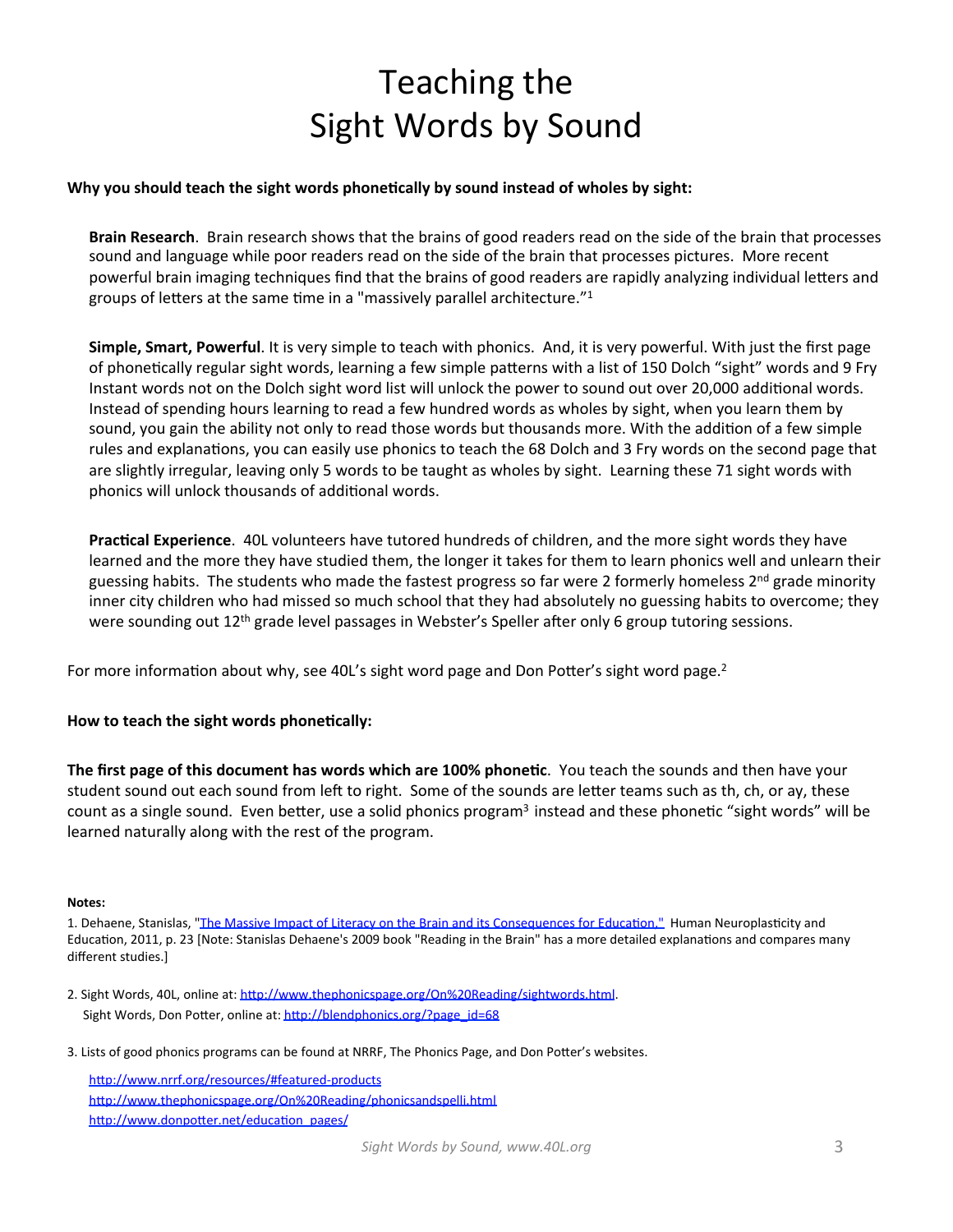### **Tips for each type of word by heading number:**

1. These words are long because words and syllables that end in a vowel are long. The letter y acts as an i. The words "a" and "the" can be long or will schwa depending on use.<sup>4</sup> Learning this simple pattern unlocks over 5,000 additional words.

2. (2a & 2b). These words are simple short vowel words. Words and syllables that end in a consonant will have the short vowel sound. Learning the short vowel pattern phonetically unlocks 10,000+ additional words.

3. These are all phonetically regular long vowel words. These patterns unlock 2,000+ additional words.

a e: Long a because of the silent e.

ai/ay; ei/ey: Vowel teams that say long a, with ai and ei within the word and ay and ey at the end. Native English words do not end in i, the i changes to a y at the end of a syllable or a word.

ee: The letter team ee is very reliable and says long e.

ea: The letter team ea says long e approximately 2/3 of the time, and is the primary sound of ea.

i\_e: Long i because of the silent e.

igh: The letter team igh also says long i, and is a reliable letter team.

ow: The ow team can make the sound of long o, this group of ow words have the long o sound.

eu/ew; ui/ue: These letter teams say long u, although the y sound of long u is dropped after certain consonants. Native English words do not end in i, or u, the u will change to a w in eu/ew and the i changes to an e in ui/ue.

The organization of these 2 letter vowel teams is actually fairly logical and easy to learn, see the link below for 40L's vowel charts.<sup>5</sup>

4. These are a mix of other patterns, and together they unlock 1,000+ additional words when taught phonetically.

ng/nk: The n is pronounced a bit more nasally than normal in words with ng and nk, and it also slightly changes the sound of the vowel that comes before the letter n. The word count does not include words ending in -ing.

le: The letters el and le are both pronounced "ul." There are different syllable division rules for el and le, a syllable division chart with rules is linked below.<sup>6</sup>

-y: The letter y at the end of words is pronounced long e when it is unaccented, and the sound of i as in by when accented as in deny. This word also follows simple syllable division patterns linked below.

ou/ow: These letter teams often make the sound as in "ouch," and the u will change to a w at the end because Native English words do not end in u.

au/aw: These letter teams make the sound is in "awe" and the u will change to a w at the end of a word. oo: This letter team can have its long sound as in zoo or its short sound as in book.

The last 3 words are completely phonetic when divided with the syllable division rules below. (my-self, divide between words; o-pen and o-ver, divide before a single consonant, syllables that end in a vowel are long.)

#### **Notes:**

4. This word "the" is regular with its long e sound before words beginning with vowels. Before words beginning with consonants, the e sound will mush to the schwa sound of uh. (Long e in the end, uh sound in the bears.) The word "a" can be long or will schwa depending on emphasis.

5. Vowel Charts. Online at 40L at: http://www.thephonicspage.org/On%20Reading/Resources/PL26VowelChart.pdf The free online phonics lesson 26, also online at 40L's thephonicspage.org explains these charts if you need additional explanation on how to use them.

6. Syllable Division Rules. Online at 40L at: http://www.thephonicspage.org/On%20Reading/Resources/syllable%20division%20chart1.pdf Additionally, a worksheet with syllable division practice using these rules can be found at 40L at:

http://www.thephonicspage.org/On%20Reading/Resources/syllable%20division%20exercises1.pdf Students should draw a line between the syllables by following the syllable division rules and then sound out first each syllable and then the complete word. Syllables that end in a vowel are long, syllables that end in a consonant are short.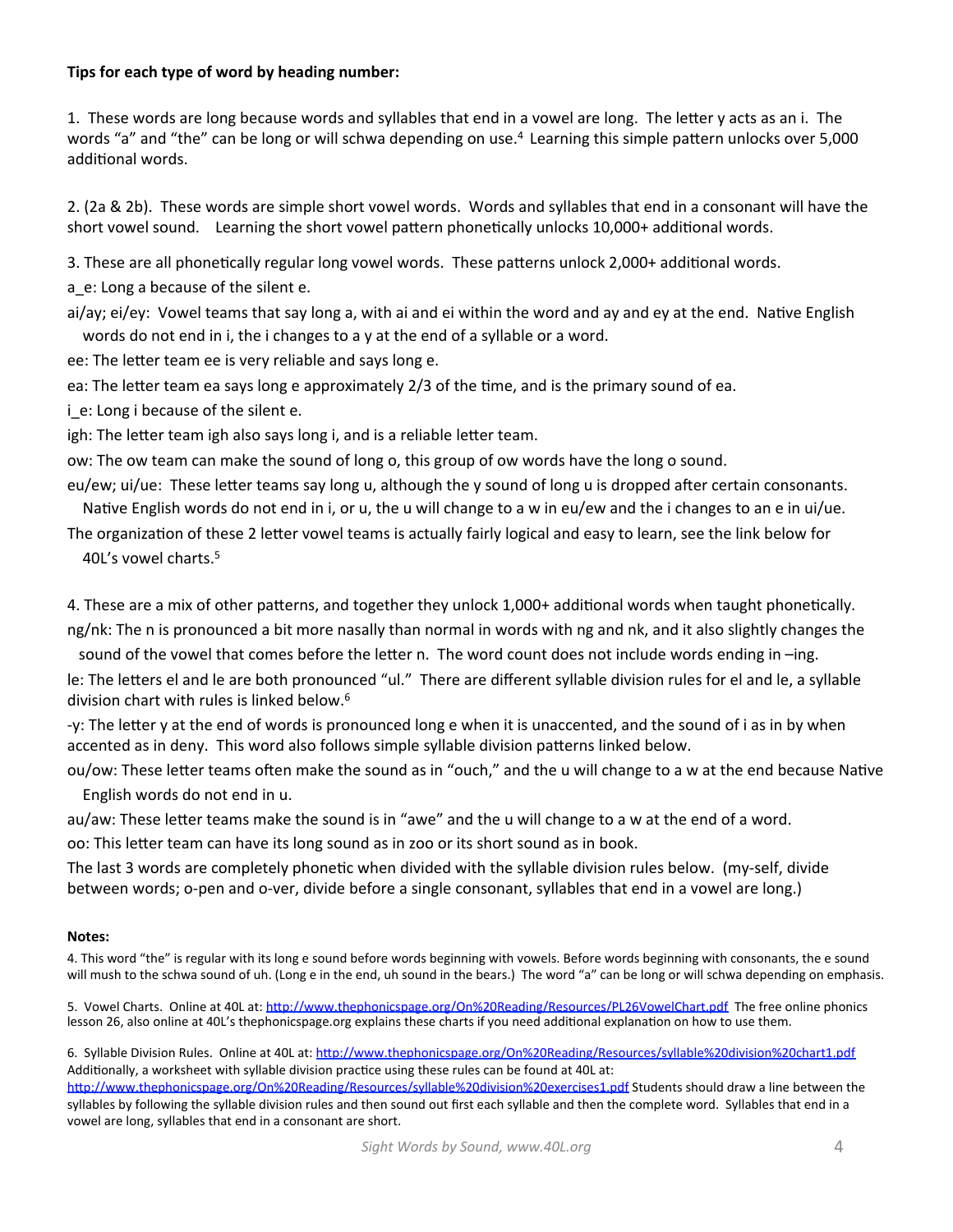5. The letter L slightly changes the sound of the vowel before the L, but in a regular manner, and the -LL words are all phonetic. Knowing the -LL patterns will unlock hundreds of additional words.

6. Like L, the letter R changes the sound of the vowel that comes before it. You can better teach the pattern in the words "our" and "here" by adding a few words like "flour and hour" (silent h) and "mere and adhere." The two syllable words on this list follow the syllable division rule "divide between 2 consonants." These R patterns unlock 2,000+ additional words.

7. The letter W often changes the sound of the vowel that follows it, but in a completely regular pattern. You can better teach the war pattern with the addition of the words "ward, war, and warden." These w patterns add hundreds of additional words.

The 2<sup>nd</sup> page of this document has sight words that are slightly irregular. All but 5 of them can be learned phonetically with the additional of a few simple rules and explanations. To teach a word that has a sound change from what would be expected, have your student sound the word out after explaining the exception. For example, for said you say, "ai normally makes the long a sound, ay. In this word it makes the short e sound of eh. Then, you sound it out for them: /s/ /e/ /d/" Then, have them try to sound it out. The word has should be approached the same way: "s normally says sss, in this word it makes the z sound,  $/z/$ ." Then, have the student sound it out, gently reminding them "s says  $\frac{z}{i}$  in this word" if they forget.

8. Schwa: The first group of words has the beginning unaccented a that will schwa. While there are hundreds of words that schwa with a beginning a, there are thousands and thousands of words in English that have at least one syllable that will schwa, so learning about schwa is very powerful. Unaccented syllables often schwa, a relaxing of the vowel sound. The longer the word, the more likely it is to have at least one syllable that will schwa. The schwa sound is usually the relaxed sound of short u, but sometime e will "schwi" to short i as in decision, and long a can relax to short e. A few of the words in the  $2^{nd}$  group have a special case of why they have the sound of short u.<sup>7</sup> Many words in English schwa, making this pattern especially important for decoding thousands of additional words.

9. Consonant pairs are consonant sounds that are made with the mouth and tongue in the same position, but one is voiced and the other is unvoiced. Sometimes a consonant will make the sound of its pair's sound instead of its normal sound. The first words have s with its pair sound of z and the word "of" has its pair sound of v for the f. This is the reason why words like leaf change to leaves. The word "was" also schwa's. Learning this pattern will unlock hundreds of additional words.

10. The first set of words have o as oo. The next group has a variety of vowel changes. The next few groups have a long vowel sound when a short vowel sound is expected. These words used to be spelled with an e at the end. The e was lost, but their long vowel sound remains. This is especially common in words with i or o before 2 consonants. The words "any" and "many" should be taught as a pair. The next group of words do not follow normal syllable division rules for vowel sounds. The word read can be either long or short e depending on context. Learning these pattern will unlock hundreds of additional words.

11. Words in English will not end in v, so words with ve at the end may be either short or long, the words on this list are short, except for "live," which can be pronounced either long or short depending on its usage. Learning this pattern will unlock hundreds of additional words.

### **Notes:**

7. Hanna, Paul R, Richard E. Hodges, and Jean S. Hanna, "Spelling: Structure and Strategies," 1971. p.44: " During the Middle English period, a certain type of angular writing was in vogue which resulted in some ambiguity for the reader when *u* was followed by an *m, n, or u* (sometimes written *v* or *w*.) Consequently, scribes replaced the u with o, and that spelling is retained in some words used today, e.g. *come, monk, love, tongue, some, honey, son.*